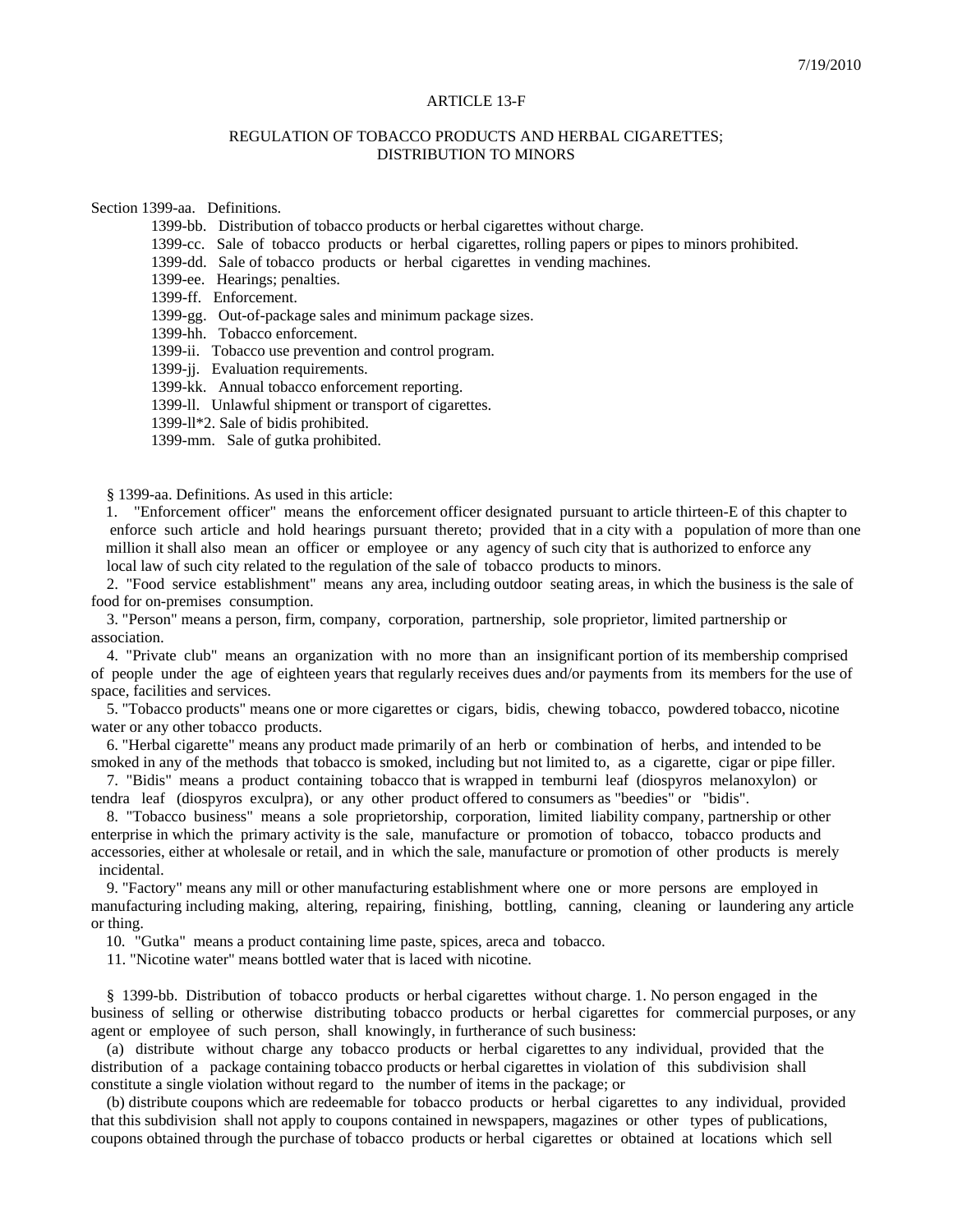tobacco products or herbal cigarettes provided that such distribution is confined to a designated area or to coupons sent through the mail.

2. The prohibitions contained in subdivision one of this section shall not apply to the following locations:

 (a) private social functions when seating arrangements are under the control of the sponsor of the function and not the owner, operator, manager or person in charge of such indoor area;

 (b) conventions and trade shows; provided that the distribution is confined to designated areas generally accessible only to persons over the age of eighteen;

 (c) events sponsored by tobacco or herbal cigarette manufacturers provided that the distribution is confined to designated areas generally accessible only to persons over the age of eighteen;

(d) bars as defined in subdivision one of section thirteen hundred ninety-nine-n of this chapter;

(e) tobacco businesses as defined in subdivision eight of section thirteen hundred ninety-nine-aa of this article;

 (f) factories as defined in subdivision nine of section thirteen hundred ninety-nine-aa of this article and construction sites; provided that the distribution is confined to designated areas generally accessible only to

persons over the age of eighteen.

 3. No person shall distribute tobacco products or herbal cigarettes at the locations set forth in paragraphs (b), (c) and (f) of subdivision two of this section unless such person gives five days written notice to the enforcement officer.

 4. The distribution of tobacco products or herbal cigarettes pursuant to subdivision two of this section shall be made only to an individual who demonstrates, through a driver's license or other photographic identification card issued by a government entity or educational institution indicating that the individual is at least eighteen years of age. Such identification need not be required of any individual who reasonably appears to be at least twenty-five years of age; provided, however, that such appearance shall not constitute a defense in any proceeding alleging the sale of a tobacco product or herbal cigarette to an individual.

§ 1399-cc. Sale of tobacco products, herbal cigarettes, rolling papers or pipes to minors prohibited. 1. As used in this section:

 (a) "A device capable of deciphering any electronically readable format" or "device" shall mean any commercial device or combination of devices used at a point of sale or entry that is capable of reading the information encoded on the bar code or magnetic strip of a driver's license or non-driver identification card issued by the state commissioner of motor vehicles;

 (b) "Card holder" means any person presenting a driver's license or non-driver identification card to a licensee, or to the agent or employee of such licensee under this chapter; and

 (c) "Transaction scan" means the process involving an automated bar code reader by which a licensee, or agent or employee of a licensee under this chapter reviews a driver's license or non-driver identification card presented as a precondition for the purchase of a tobacco product or herbal cigarettes pursuant to subdivision three of this section;

 2. Any person operating a place of business wherein tobacco products or herbal cigarettes are sold or offered for sale is prohibited from selling such products, herbal cigarettes, rolling papers or pipes to individuals under eighteen years of age, and shall post in a conspicuous place a sign upon which there shall be imprinted the following statement: "SALE OF CIGARETTES, CIGARS, CHEWING TOBACCO, POWDERED TOBACCO, OR OTHER TOBACCO PRODUCTS, HERBAL CIGARETTES, ROLLING PAPERS OR PIPES, TO PERSONS UNDER EIGHTEEN YEARS OF AGE IS PROHIBITED BY LAW."

Such sign shall be printed on a white card in red letters at least one-half inch in height.

 3. Sale of tobacco products or herbal cigarettes in such places, other than by a vending machine, shall be made only to an individual who demonstrates, through (a) a valid driver's license or non-driver's identification card issued by the commissioner of motor vehicles, the federal government, any United States territory, commonwealth or

 possession, the District of Columbia, a state government within the United States or a provincial government of the dominion of Canada, or (b) a valid passport issued by the United States government or any other country, or (c) an identification card issued by the armed forces of the United States, indicating that the individual is at least eighteen years

 of age. Such identification need not be required of any individual who reasonably appears to be at least twenty-five years of age, provided, however, that such appearance shall not constitute a defense in any proceeding alleging the sale of a tobacco product or herbal cigarettes to an individual under eighteen years of age.

 4. (a) Any person operating a place of business wherein tobacco products or herbal cigarettes are sold or offered for sale may perform a transaction scan as a precondition for such purchases. (b) In any instance where the information deciphered by the transaction scan fails to match the information printed on the driver's license or non-driver identification card, or if the transaction scan indicates that the information is false or fraudulent, the attempted

 transaction shall be denied. (c) In any proceeding pursuant to section thirteen hundred-ninety-nine-ee of this article, it shall be an affirmative defense that such person had produced a driver's license or non-driver identification card apparently issued by a governmental entity, successfully completed that transaction scan, and that the tobacco product or herbal cigarettes had been sold, delivered or given to such person in reasonable reliance upon such identification and transaction scan. In evaluating the applicability of such affirmative defense the commissioner shall take into consideration any written policy adopted and implemented by the seller to effectuate the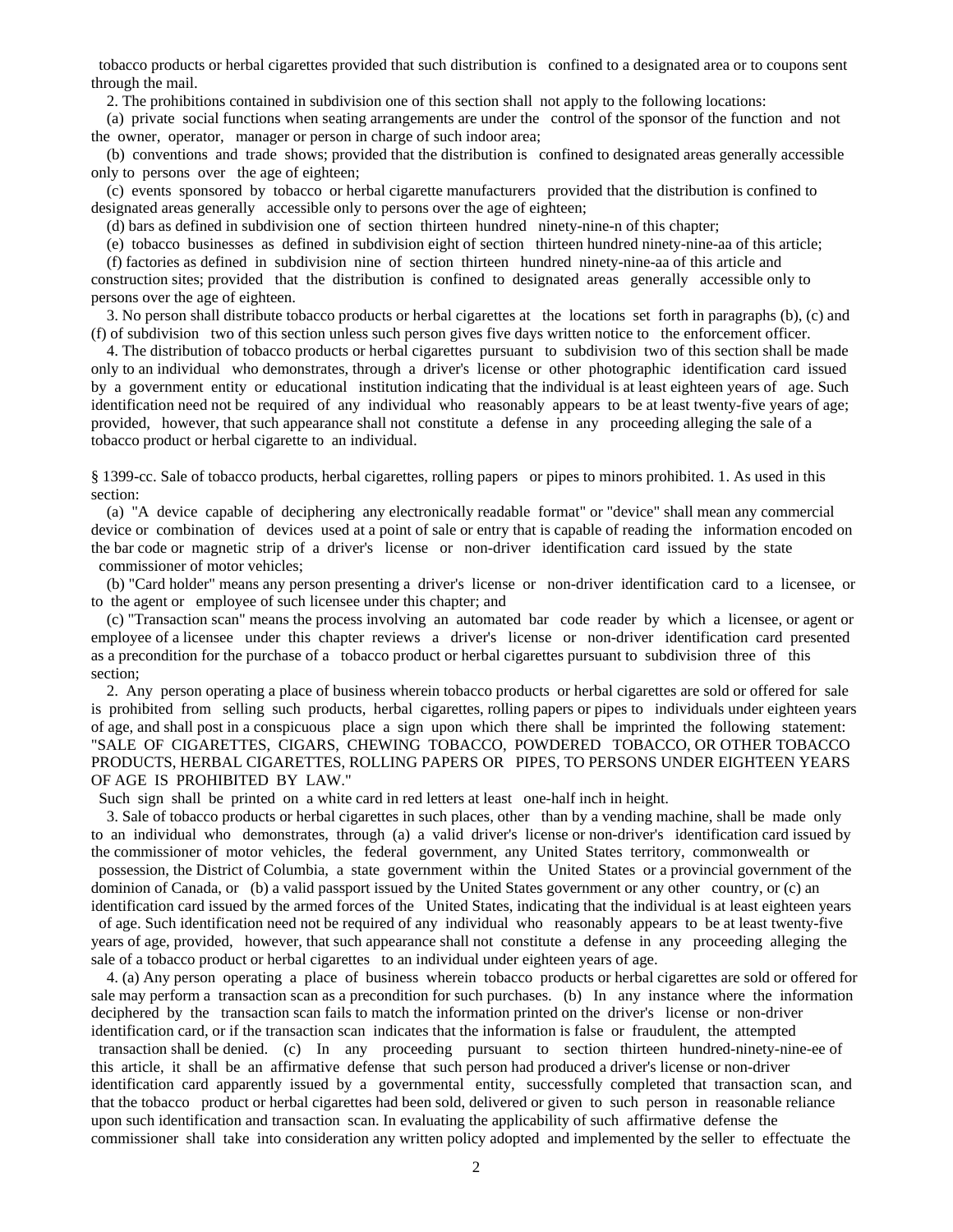provisions of this chapter. Use of a transaction scan shall not excuse any person operating a place of business wherein tobacco products or herbal cigarettes are sold, or the agent or employee of such person, from the exercise of reasonable diligence otherwise required by this chapter. Notwithstanding the above provisions, any such affirmative defense shall not be applicable in any civil or criminal proceeding, or in any other forum.

 5. A licensee or agent or employee of such licensee shall only use a device capable of deciphering any electronically readable format, and shall only use the information recorded and maintained through the use of such devices, for the purposes contained in subdivision four of this section. No licensee or agent or employee of a licensee shall resell or disseminate the information recorded during such a scan to any third person. Such prohibited resale or dissemination includes but is not limited to any advertising, marketing or promotional activities. Notwithstanding the restrictions imposed by this subdivision, such records may be released pursuant to a court ordered subpoena or pursuant to any other statute that specifically authorizes the release of such information. Each violation of this subdivision shall be punishable by a civil penalty of not more than one thousand dollars.

 6. A licensee or agent or employee of such a licensee may electronically or mechanically record and maintain only the information from a transaction scan necessary to effectuate this section. Such information shall be limited to the following: (a) name, (b) date of birth, (c) driver's license or non-driver identification number, and (d) expiration date. The commissioner and state commissioner of motor vehicles shall jointly promulgate any regulations necessary to govern the recording and maintenance of these records by a licensee under this chapter. The commissioner and the state liquor authority shall jointly promulgate any regulation necessary to ensure quality control in the use of the transaction scan devices under this chapter and article five of the alcoholic beverage control law.

 7. No person operating a place of business wherein tobacco products or herbal cigarettes are sold or offered for sale shall sell, permit to be sold, offer for sale or display for sale any tobacco product or herbal cigarettes in any manner, unless such products and cigarettes are stored for sale (a) behind a counter in an area accessible only to the personnel of such business, or (b) in a locked container; provided, however, such restriction shall not apply to tobacco businesses, as defined in subdivision eight of section thirteen hundred ninety-nine-aa of this article, and to places to which admission is restricted to persons eighteen years of age or older.

§ 1399-dd. Sale of tobacco products or herbal cigarettes in vending machines. No person, firm, partnership, company or corporation shall operate a vending machine which dispenses tobacco products or herbal cigarettes unless such machine is located: (a) in a bar as defined in subdivision one of section thirteen hundred ninety-nine-n of this chapter, or the bar area of a food service establishment with a valid, on-premises full liquor license; (b) in a private club; (c) in a tobacco business as defined in subdivision eight of section thirteen hundred ninety-nine-aa of this article; or (d) in a place of employment which has an insignificant portion of its regular workforce comprised of people under the age of eighteen years and only in such locations that are not accessible to the general public; provided, however, that in such locations the vending machine is located in plain view and under the direct supervision and control of the person in charge of the location or his or her designated agent or employee.

 § 1399-ee. Hearings; penalties. 1. Hearings with respect to violation of this article shall be conducted in the same manner as hearings conducted under article thirteen-E of this chapter.

 2. If the enforcement officer determines after a hearing that a violation of this article has occurred, he or she shall impose a civil penalty of a minimum of three hundred dollars, but not to exceed one thousand dollars for a first violation, and a minimum of five hundred dollars, but not to exceed one thousand five hundred dollars for each subsequent violation, unless a different penalty is otherwise provided in this article. The enforcement officer shall advise the retail dealer that upon the accumulation of three or more points pursuant to this section the department of taxation and finance shall suspend the dealer's registration. If the enforcement officer determines after a hearing that a retail dealer was selling tobacco products while their registration was suspended or permanently revoked pursuant to subdivision three or four of this section, he or she shall impose a civil penalty of twenty-five hundred dollars.

 3. (a) Imposition of points. If the enforcement officer determines, after a hearing, that the retail dealer violated subdivision one of section thirteen hundred ninety-nine-cc of this article with respect to a prohibited sale to a minor, he or she shall, in addition to imposing any other penalty required or permitted pursuant to this section, assign two points to the retail dealer's record where the individual who committed the violation did not hold a certificate of completion from a state certified tobacco sales training program and one point where the retail dealer demonstrates that the person who committed the violation held a certificate of completion from a state certified tobacco sales training program.

 (b) Revocation. If the enforcement officer determines, after a hearing, that a retail dealer has violated this article four times within a three year time frame he or she shall, in addition to imposing any other penalty required or permitted by this section, direct the commissioner of taxation and finance to revoke the dealer's registration for one year.

 (c) Duration of points. Points assigned to a retail dealer's record shall be assessed for a period of thirty-six months beginning on the first day of the month following the assignment of points.

 (d) Reinspection. Any retail dealer who is assigned points pursuant to paragraph (a) of this subdivision shall be reinspected at least two times a year by the enforcement officer until points assessed are removed from the retail dealer's record.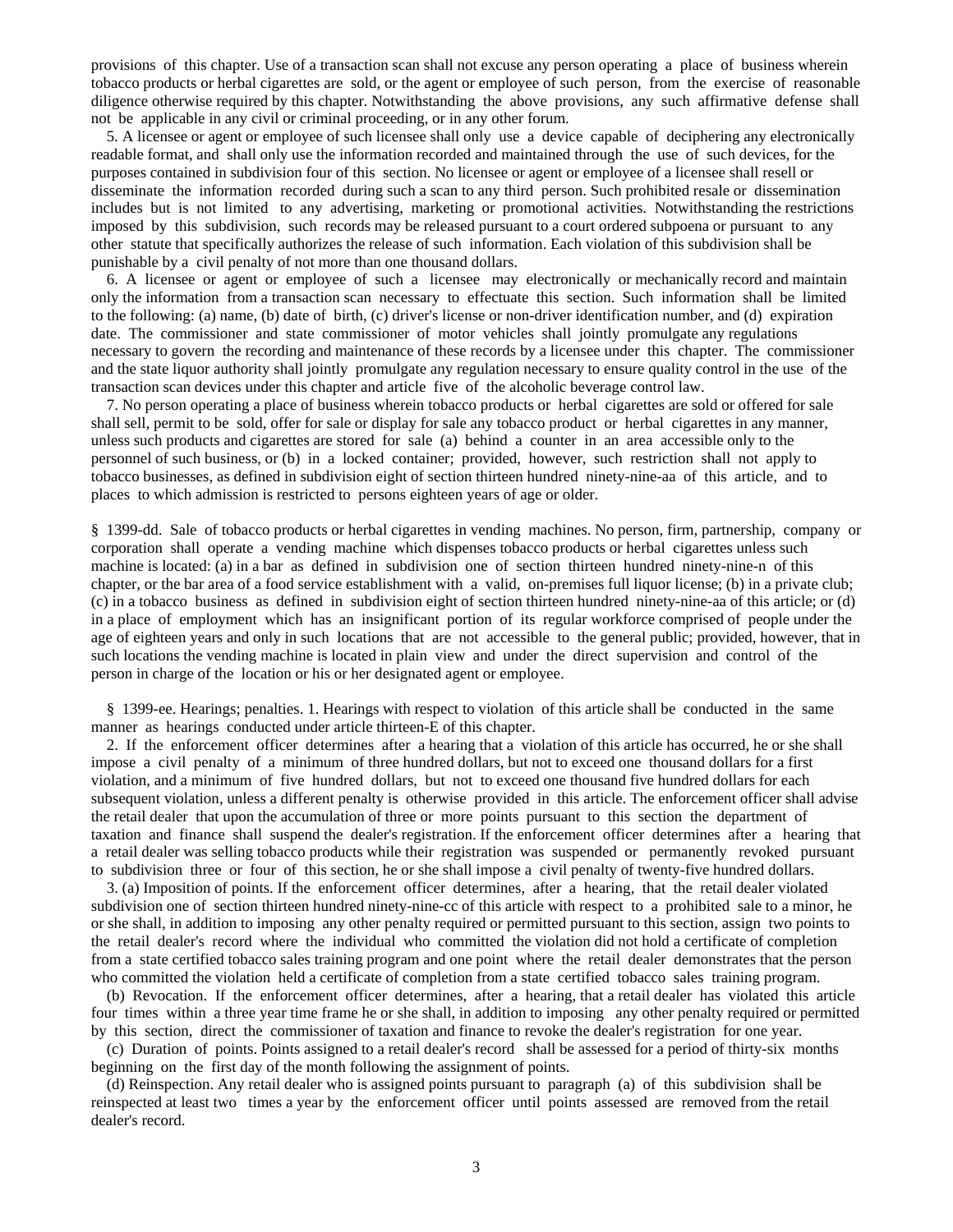(e) Suspension. If the department determines that a retail dealer has accumulated three points or more, the department shall direct the commissioner of taxation and finance to suspend such dealer's registration for six months. The three points serving as the basis for a suspension shall be erased upon the completion of the six month penalty.

 (f) Surcharge. A fifty dollar surcharge to be assessed for every violation will be made available to enforcement officers and shall be used solely for compliance checks to be conducted to determine compliance with this section.

 4. (a) If the enforcement officer determines, after a hearing, that a retail dealer has violated this article while their registration was suspended pursuant to subdivision three of this section, he or she shall, in addition to imposing any other penalty required or permitted by this section, direct the commissioner of taxation and finance to permanently revoke the dealer's registration and not permit the dealer to obtain a new registration.

 (b) If the enforcement officer determines, after a hearing, that a vending machine operator has violated this article three times within a two year period, or four or more times cumulatively he or she shall, in addition to imposing any other penalty required or permitted by this section, direct the commissioner of taxation and finance to suspend the vendor's registration for one year and not permit the vendor to obtain a new registration for such period.

 5. The department shall publish a notification of the name and address of any retailer violating the provisions of this section and indicate the number of times the dealer has violated the provisions of this section. The notification shall be published in a newspaper of general circulation in the locality in which the retailer is located.

 6. (a) In any proceeding pursuant to subdivision three of this section to assign points to a retail dealer's record, the retail dealer shall be assigned one point instead of two points where the retail dealer demonstrates that the person who committed the violation of section thirteen hundred ninety-nine-cc of this article held a valid certificate of completion from a state certified tobacco sales training program.

(b) A state certified tobacco sales training program shall include instruction in the following elements:

(1) the health effects of tobacco use, especially at a young age;

(2) the legal purchase age and the additional requirements of section thirteen hundred ninety-nine-cc of this article;

(3) legal forms of identification and the key features thereof;

(4) reliance upon legal forms of identification and the right to refuse sales when acting in good faith;

(5) means of identifying fraudulent identification of attempted underage purchasers;

(6) techniques used to refuse a sale;

(7) the penalties arising out of unlawful sales to underage individuals; and

 (8) the significant disciplinary action or loss of employment that may be imposed by the retail dealer for a violation of the law or a deviation from the policies of the retail dealer in respect to compliance with such law.

 (c) A tobacco sales training program may be given and administered by a retail dealer duly registered under section four hundred eighty-a of the tax law which operates five or more registered locations, by a trade association whose members are registered as retail dealers, by national and regional franchisors who have granted at least five franchises in the state to persons who are registered as such retail dealers by a cooperative corporation with five or more members who are registered as retail dealers and are operating in this state, and by a wholesaler supplying fifty or more retail dealers. A person or entity administering such training program shall issue certificates of completion to persons successfully completing such a training program. Such certificates shall be prima facie evidence of the completion of such a training program by the person named therein.

 (d) A certificate of completion may be issued for a period of three years, however such certificate shall be invalidated by a change in employment.

 (e) Entities authorized pursuant to paragraph (c) of this subdivision to give and administer a tobacco sales training program may submit a proposed curriculum, a facsimile of any training aids and materials, and a list of training locations to the department for review. Training aids may include the use of video, computer based instruction, printed

 materials and other formats deemed acceptable to the department. The department shall certify programs which provide instruction in the elements set forth in paragraph (b) of this subdivision in a clear and meaningful fashion. Programs approved by the department shall be certified for a period of three years at which time an entity may reapply for certification. A non-refundable fee in the amount of three hundred dollars shall be paid to the department with each application.

 § 1399-ff. Enforcement. 1. Where a civil penalty for a particular incident has not been imposed or an enforcement action regarding an alleged violation for a particular incident is not pending under section thirteen hundred ninety-nineee of this article, a parent or guardian of a minor to whom tobacco products or herbal cigarettes are sold or distributed in violation of this article may submit a complaint to an enforcement officer setting forth the name and address of the alleged violator, the date of the alleged violation, the name and address of the complainant and the minor, and a brief statement describing the alleged violation. The enforcement officer shall notify the alleged violator by certified or registered mail, return receipt requested, that a complaint has been submitted, and shall set a date, at least fifteen days after the mailing of such notice, for a hearing on the complaint. Such notice shall contain the information submitted by the complainant.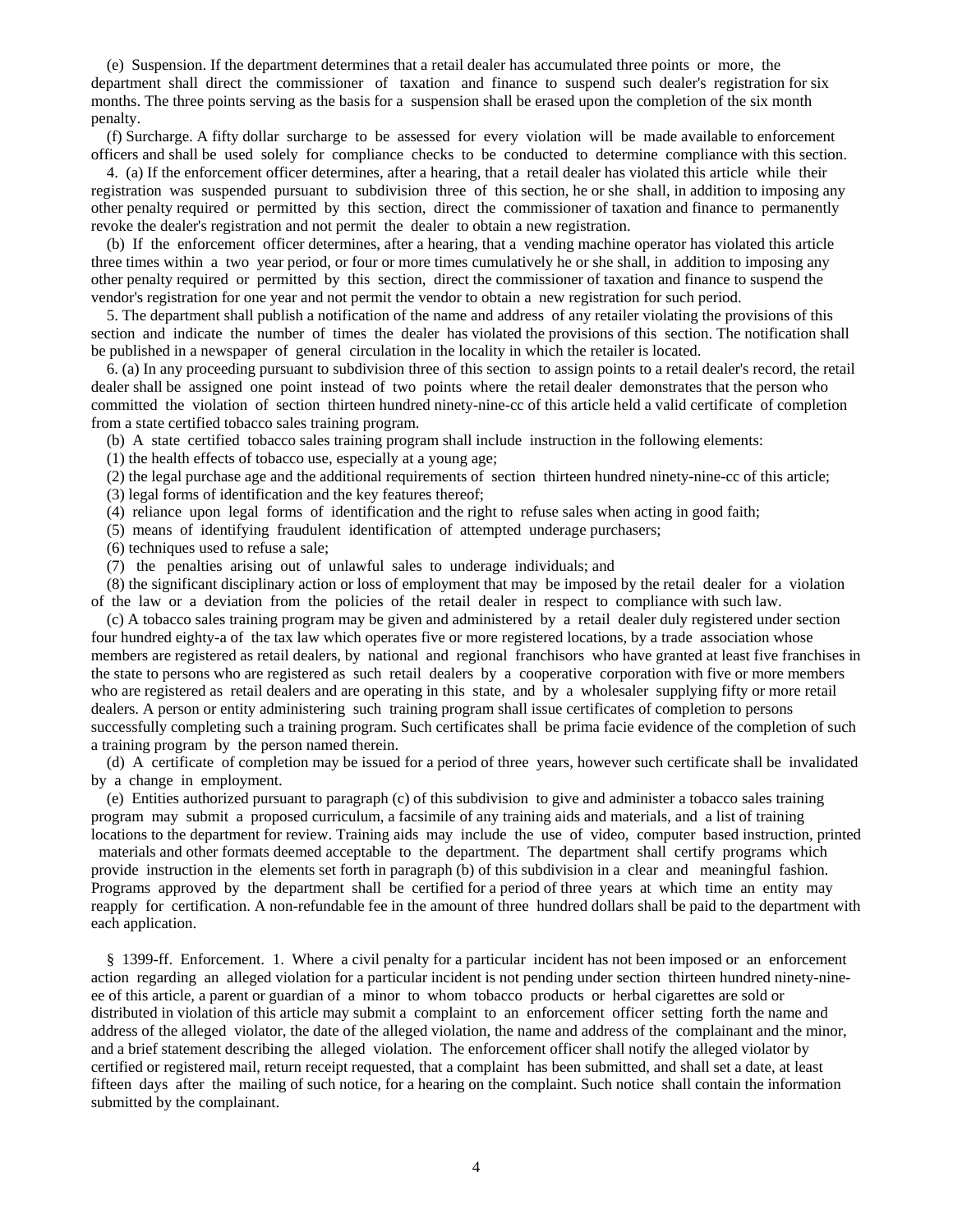2. With respect to any penalty imposed with respect to a complaint under this section, an enforcement officer other than the department shall use fifty percent of such penalty collected for educational efforts administered by the board or a local school district for the purposes of preventing adolescent tobacco use.

 3. The enforcement officer shall promptly notify the commissioner of taxation and finance and the director of the division of the lottery of any determination, made after a hearing, that a violation of this article has occurred together with a direction to such commissioner and director with respect to any action to be taken concerning registration under section four hundred eighty-a of the tax law and licensing under section sixteen hundred seven of the tax law.

§ 1399-gg. Out-of-package sales and minimum package sizes. 1. All tobacco cigarettes sold or offered for sale by a retail dealer shall be sold or offered for sale in the package, box, carton or other container provided by the manufacturer, importer, or packager which bears all health warnings required by applicable law.

 2. No person engaged in the business of manufacturing, selling or otherwise distributing tobacco products, herbal cigarettes, cigarette wrapping papers, wrapping leaves or tubes, or any agent or employee of such person, shall manufacture or cause to be manufactured for sale in this state, or sell or distribute in this state: (a) any package or other container of cigarettes containing fewer than twenty cigarettes; (b) any package of roll-your-own tobacco containing less than six-tenths of an ounce of tobacco; or (c) any package or other container of cigarette wrapping papers, wrapping leaves or tubes, that are or are held out to be suitable for use or used as devices to wrap tobacco for smoking, containing fewer than twenty sheets, leaves or tubes.

 § 1399-hh. Tobacco enforcement. The commissioner shall develop, plan and implement a comprehensive program to reduce the prevalence of tobacco use, particularly among persons less than eighteen years of age. This program shall include, but not be limited to, support for enforcement of article thirteen-F of this chapter.

 1. An enforcement officer, as defined in section thirteen hundred ninety-nine-t of this chapter, may annually, on such dates as shall be fixed by the commissioner, submit an application for such monies as are made available for such purpose. Such application shall be in such form as prescribed by the commissioner and shall include, but not be limited to, plans regarding random spot checks, including the number and types of compliance checks that will be conducted, and other activities to determine compliance with this article. Each such plan shall include an agreement to report to the commissioner: the names and addresses of tobacco retailers and vendors determined to be unlicensed, if any; the number of complaints filed against licensed tobacco retail outlets; and the names of tobacco retailers and vendors who have paid fines, or have been otherwise penalized, due to enforcement actions.

 2. The commissioner shall distribute such monies as are made available for such purpose to enforcement officers and, in so doing, consider the number of retail locations registered to sell tobacco products within the jurisdiction of the enforcement officer and the level of proposed activities.

 3. Monies made available to enforcement officers pursuant to this section shall only be used for local tobacco enforcement activities approved by the commissioner.

§ 1399-ii. Tobacco use prevention and control program. 1. To improve the health, quality of life, and economic wellbeing of all New York state citizens, there is hereby established within the department a comprehensive statewide tobacco use prevention and control program.

2. The department shall support tobacco use prevention and control activities including, but not limited to:

(a) Community programs to prevent and reduce tobacco use through local involvement and partnerships;

(b) School-based programs to prevent and reduce tobacco use;

(c) Marketing and advertising to discourage tobacco use;

(d) Tobacco cessation programs for youth and adults;

(e) Special projects to reduce the disparities in smoking prevalence among various populations;

(f) Restriction of youth access to tobacco products;

(g) Surveillance of smoking rates; and

 (h) Any other activities determined by the commissioner to be necessary to implement the provisions of this section. Such programs shall be selected by the commissioner through an application process which takes into account whether a program utilizes methods recognized as effective in reducing smoking and tobacco use. Eligible applicants may include, but not be limited to, a health care provider, schools, a college or university, a local public health department, a public health organization, a health care provider organization, association or society, or a professional education organization.

 3. (a) There shall be established a tobacco use prevention and control advisory board to advise the commissioner on tobacco use prevention and control issues, including methods to prevent and reduce tobacco use in the state.

 (b) The board shall consist of seventeen members who shall be appointed as follows: nine members by the governor; three members by the speaker of the assembly; three members by the temporary president of the senate and one member each by the minority leader of the senate and minority leader of the assembly. Any vacancy or subsequent appointment shall be filled in the same manner and by the same appointing authority as the original appointment. The chairperson of the board shall be designated by the governor from among the members of the board.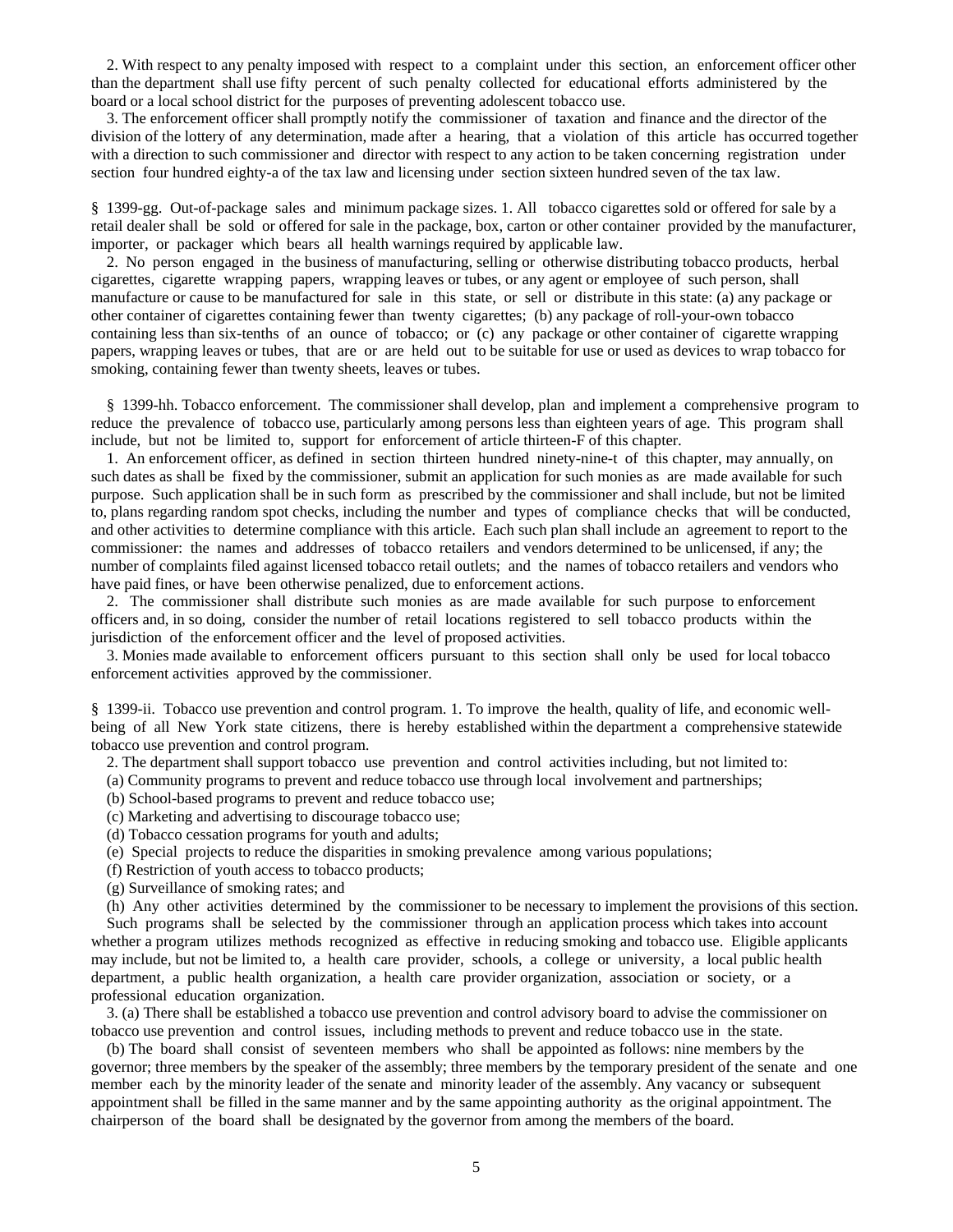(c) The members shall serve for terms of two years commencing on the effective date of this section. Members of the board shall receive no compensation but shall be reimbursed for reasonable travel and other expenses incurred in the performance of their duties hereunder.

 (d) The board shall meet as often as it deems necessary, but no less than four times a year. No nominee to the board shall have any past or current affiliation with the tobacco industry or any industry, contractor, agent, or organization that engages in the manufacturing, marketing, distributing, or sale of tobacco products. The board shall be appointed in full within ninety days of the effective date of this section.

 (e) The department shall prepare and submit to the board a spending plan for the tobacco use prevention and control program authorized pursuant to the provisions of subdivision one of this section no later than thirty days after the submission of the budget to the legislature.

 § 1399-jj. Evaluation requirements. 1. The commissioner shall evaluate the effectiveness of the efforts by state and local governments to reduce the use of tobacco products among minors and adults. The principal measurements of effectiveness shall include negative attitudes toward tobacco use and reduction of tobacco use among the general population, and given target populations.

 2. The commissioner shall ensure that, to the extent practicable, the most current research findings regarding mechanisms to reduce and change attitudes toward tobacco use are used in tobacco education programs administered by the department.

 3. To diminish tobacco use among minors and adults, the commissioner shall ensure that, to the extent practicable, the following is achieved: The department shall conduct an independent evaluation of the statewide tobacco use prevention and control program under section thirteen hundred ninety-nine-ii of this article. The purpose of this evaluation is to direct the most efficient allocation of state resources devoted to tobacco education and cessation to accomplish the maximum prevention and reduction of tobacco use among minors and adults. Such evaluation shall be provided to the governor, the majority leader of the senate and the speaker of the assembly on or before September first, two thousand one, and annually on or before such date thereafter. The comprehensive evaluation design shall be guided by the following:

(a) sound evaluation principles including, to the extent feasible, elements of controlled experimental methods;

 (b) an evaluation of the comparative effectiveness of individual program designs which shall be used in funding decisions and program modifications; and

(c) an evaluation of other programs identified by state agencies, local lead agencies, and federal agencies.

§ 1399-kk. Annual tobacco enforcement reporting. The commissioner shall submit to the governor and the legislature an interim tobacco control report and annual tobacco control reports which shall describe the extent of the use of tobacco products by minors in the state and document the progress state and local governments have made in reducing such use among minors. 1. The interim tobacco control report. The commissioner shall submit to the governor and the legislature an interim tobacco control report on or before September first, nineteen hundred ninety-eight. Such interim report shall, to the extent practicable, include the following information on a county by county basis:

(a) number of licensed and registered tobacco retailers and vendors;

 (b) the names and addresses of retailers and vendors who have paid fines, or have been otherwise penalized, due to enforcement actions;

(c) the number of complaints filed against licensed and registered tobacco retailers;

 (d) the number of fires caused or believed to be caused by tobacco products and deaths and injuries resulting therefrom;

(e) the number and type of compliance checks conducted; and

(f) such other information as the commissioner deems appropriate.

 2. The commissioner shall submit to the governor and the legislature an annual tobacco control report which shall describe the extent of the use of tobacco products by minors in the state and document the progress state and local governments have made in reducing such use among minors. The annual report shall be submitted to the governor and the legislature on or before March thirty-first of each year beginning on March thirty-first, nineteen hundred ninetynine. The annual report shall, to the extent practicable, include the following information on a county by county basis:

(a) number of licensed and registered tobacco retailers and vendors;

 (b) the names and addresses of retailers and vendors who have paid fines, or have been otherwise penalized, due to enforcement actions;

(c) the number of complaints filed against licensed and registered tobacco retailers;

 (d) the number of fires caused or believed to be caused by tobacco products and deaths and injuries resulting therefrom;

(e) the number and type of compliance checks conducted;

 (f) a survey of attitudes and behaviors regarding tobacco use among minors. The initial such survey shall be deemed to constitute the baseline survey;

(g) the number of tobacco users and estimated trends in tobacco use among minors;

(h) annual tobacco sales;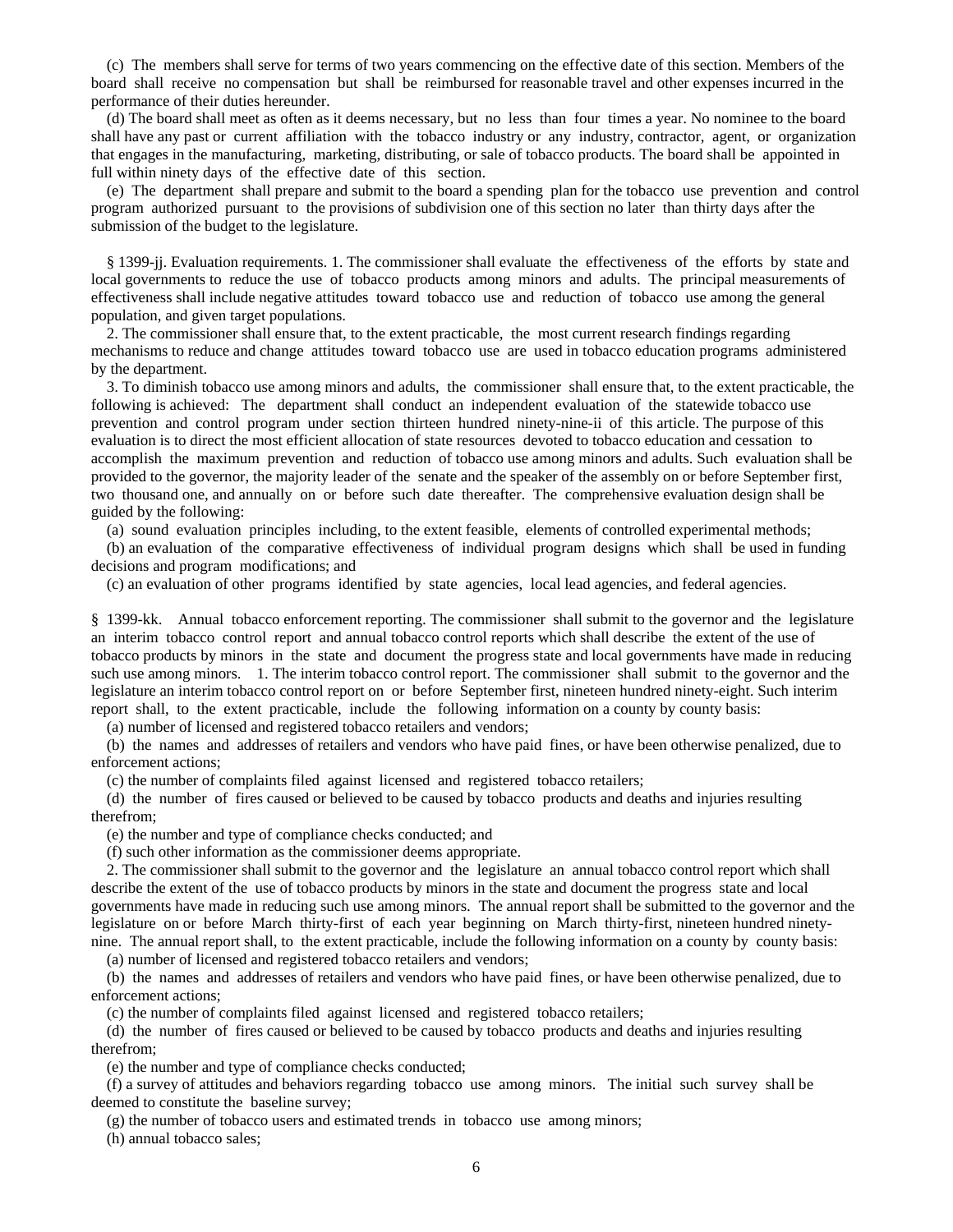(i) tax revenue collected from the sale of tobacco products;

(j) the number of licensed tobacco retail outlets;

(k) the number of cigarette vending machines;

(l) the number and type of compliance checks;

(m) the names of entities that have paid fines due to enforcement actions; and

(n) the number of complaints filed against licensed tobacco retail outlets.

 The annual tobacco control report shall, to the extent practicable, include the following information: (a) tobacco control efforts sponsored by state government agencies including money spent to educate minors on the hazards of tobacco use; (b) recommendations for improving tobacco control efforts in the state; and (c) such other information as the commissioner deems appropriate.

\* § 1399-ll. Unlawful shipment or transport of cigarettes. 1. It shall be unlawful for any person engaged in the business of selling cigarettes to ship or cause to be shipped any cigarettes to any person in this state who is not: (a) a person licensed as a cigarette tax agent or wholesale dealer under article twenty of the tax law or registered retail dealer under section four hundred eighty-a of the tax law; (b) an export warehouse proprietor pursuant to chapter 52 of the internal revenue code or an operator of a customs bonded warehouse pursuant to section 1311 or 1555 of title 19 of the United States Code; or (c) a person who is an officer, employee or agent of the United States government, this state or a department, agency, instrumentality or political subdivision of the United States or this state, when such person is acting in accordance with his or her official duties. For purposes of this subdivision, a person is a licensed or registered agent or dealer described in paragraph (a) of this subdivision if his or her name appears on a list of licensed or registered agents or dealers published by the department of taxation and finance, or if such person is licensed or registered as an agent or dealer under article twenty of the tax law.

 2. It shall be unlawful for any common or contract carrier to knowingly transport cigarettes to any person in this state reasonably believed by such carrier to be other than a person described in paragraph (a), (b) or (c) of subdivision one of this section. For purposes of the preceding sentence, if cigarettes are transported to a home or residence, it shall be presumed that the common or contract carrier knew that such person was not a person described in paragraph (a), (b) or (c) of subdivision one of this section. It shall be unlawful for any other person to knowingly transport cigarettes to any person in this state, other than to a person described in paragraph (a), (b) or (c) of subdivision one of this section. Nothing in this subdivision shall be construed to prohibit a person other than a common or contract carrier from transporting not more than eight hundred cigarettes at any one time to any person in this state.

 3. When a person engaged in the business of selling cigarettes ships or causes to be shipped any cigarettes to any person in this state, other than in the cigarette manufacturer's original container or wrapping, the container or wrapping must be plainly and visibly marked with the word "cigarettes".

 4. Whenever a police officer designated in section 1.20 of the criminal procedure law or a peace officer designated in subdivision four of section 2.10 of such law, acting pursuant to his or her special duties, shall discover any cigarettes which have been or which are being shipped or transported in violation of this section, such person is hereby empowered and authorized to seize and take possession of such cigarettes, and such cigarettes shall be subject to a forfeiture action pursuant to the procedures provided for in article thirteen-A of the civil practice law and rules, as if such article specifically provided for forfeiture of cigarettes seized pursuant to this section as a pre-conviction forfeiture crime.

 5. Any person who violates the provisions of subdivision one or two of this section shall be guilty of a class A misdemeanor and for a second or subsequent violation shall be guilty of a class E felony. In addition to the criminal penalty, the commissioner may impose a civil fine not to exceed five thousand dollars for each such violation on any person who violates subdivision one or two of this section. The commissioner may impose a civil fine not to exceed five thousand dollars for each violation of subdivision three of this section on any person engaged in the business of selling cigarettes who ships or causes to be shipped any such cigarettes to any person in this state.

\* NB There are 2 § 1399-ll's

\* § 1399-ll. Sale of bidis prohibited. 1. No person shall knowingly sell or provide bidis to any other person. Notwithstanding that bidis is a tobacco product, no other provision of law authorizing the sale of tobacco products, other than subdivision two of this section, shall authorize the sale of bidis. Any person who violates the provisions of this subdivision shall be subject to a civil fine of not more than five hundred dollars.

 2. (a) The provisions of subdivision one of this section shall not apply to a tobacco business, as defined in subdivision eight of section thirteen hundred ninety-nine-aa of this article.

 (b) Any person operating a tobacco business wherein bidis is sold or offered for sale is prohibited from selling such bidis to individuals under eighteen years of age, and shall post in a conspicuous place a sign upon which there shall be imprinted the following statement, "SALE OF BIDIS TO PERSONS UNDER EIGHTEEN YEARS OF AGE IS PROHIBITED BY LAW."

Such sign shall be printed on a white card in red letters at least one-half inch in height.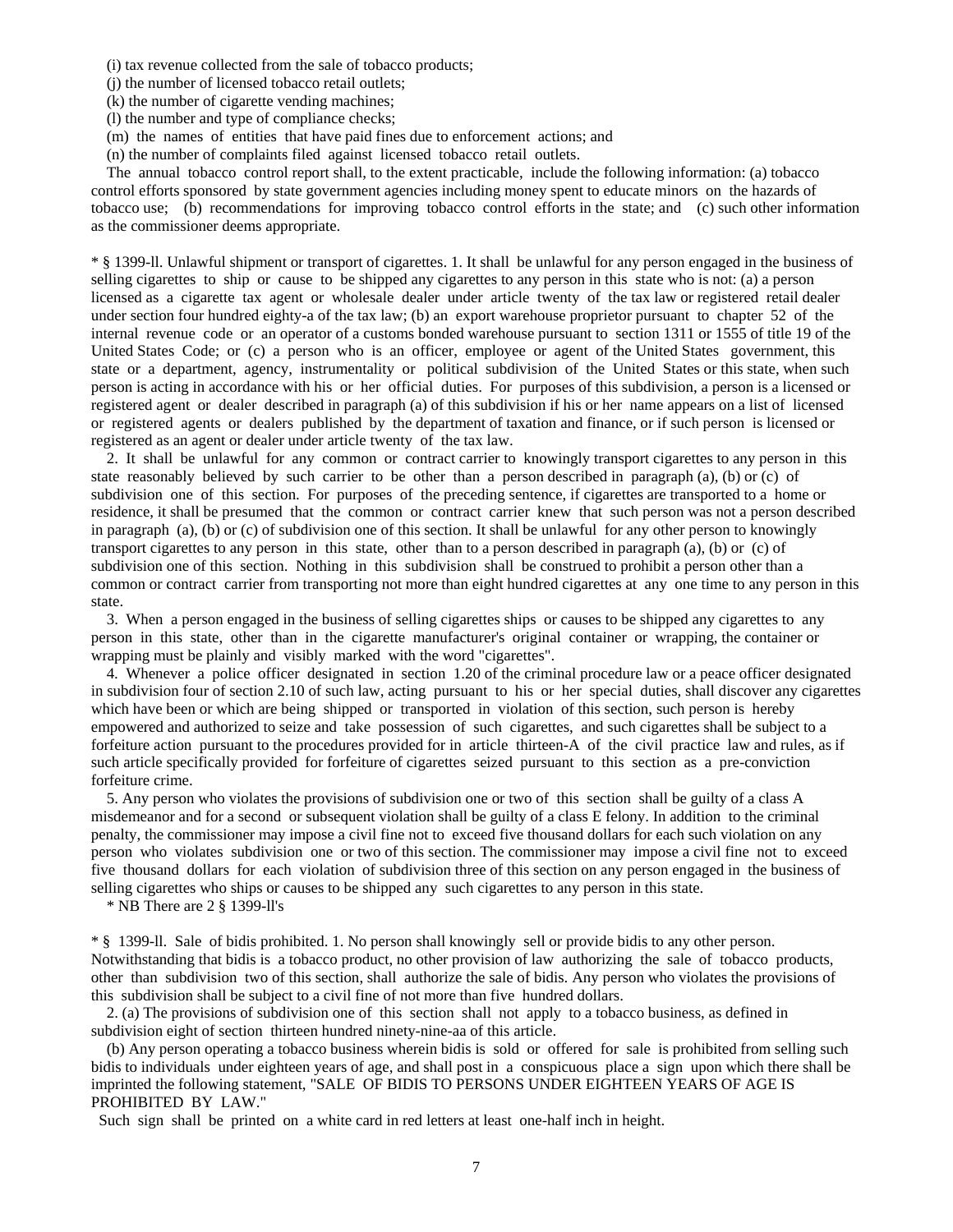(c) Sales of bidis by a tobacco business shall be made only to an individual who demonstrates, through a driver's license or other photographic identification card issued by a government entity or educational institution indicating that the individual is at least eighteen years of age. Such identification need not be required of any individual who reasonably appears to be at least twenty-five years of age, provided, however, that such appearance shall not constitute a defense in any proceeding alleging the sale of a tobacco product to an individual under eighteen years of age.

 (d)(i) Any person operating a tobacco business wherein bidis is sold or offered for sale may perform a transaction scan as a precondition for such purchases.

 (ii) In any instance where the information deciphered by the transaction scan fails to match the information printed on the driver's license or non-driver identification card, or if the transaction scan indicates that the information is false or fraudulent, the attempted transaction shall be denied.

 (iii) In any proceeding pursuant to section thirteen hundred ninety-nine-ee of this article, it shall be an affirmative defense that such person had produced a driver's license or non-driver identification card apparently issued by a governmental entity, successfully completed that transaction scan, and that the bidis had been sold, delivered or given to such person in reasonable reliance upon such identification and transaction scan. In evaluating the applicability of such affirmative defense the commissioner shall take into consideration any written policy adopted and implemented by the seller to effectuate the provisions of this chapter. Use of a transaction scan shall not excuse any person operating a tobacco business wherein bidis is sold, or the agent or employee of such person, from the exercise of reasonable diligence otherwise required by this chapter. Notwithstanding the above provisions, any such affirmative defense shall not be applicable in any civil or criminal proceeding, or in any other forum.

 (e) A tobacco business or agent or employee of such business shall only use a device capable of deciphering any electronically readable format, and shall only use the information recorded and maintained through the use of such devices, for the purposes contained in paragraph (d) of this subdivision. No tobacco business or agent or employee of such business shall resell or disseminate the information recorded during such a scan to any third person. Such prohibited resale or dissemination includes but is not limited to any advertising, marketing or promotional activities. Notwithstanding the restrictions imposed by this paragraph, such records may be released pursuant to a court ordered subpoena or pursuant to any other statute that specifically authorizes the release of such information. Each violation of this paragraph shall be punishable by a civil penalty of not more than one thousand dollars.

 (f) A tobacco business or agent or employee of such business may electronically or mechanically record and maintain only the information from a transaction scan necessary to effectuate this section. Such information shall be limited to the following: (i) name, (ii) date of birth, (iii) driver's license or non-driver identification number, and (iv) expiration date.

 (g) As used in this subdivision, "a device capable of deciphering any electronically readable format", "card holder" and "transaction scan" shall have the same meanings as are ascribed to such terms by section thirteen hundred ninetynine-cc of this article.

## \* NB There are 2 § 1399-ll's

§ 1399-mm. Sale of gutka prohibited. 1. No person shall knowingly sell or provide gutka to any other person under eighteen years of age. No other provision of law authorizing the sale of tobacco products, other than subdivision two of this section, shall authorize the sale of gutka. Any person who violates the provisions of this subdivision shall be subject to a civil penalty of not more than five hundred dollars.

 2. (a) The provisions of subdivision one of this section shall not apply to a tobacco business, as defined in section thirteen hundred ninety-nine-n of this chapter.

 (b) Any person operating a tobacco business wherein gutka is sold or offered for sale is prohibited from selling such gutka to individuals under eighteen years of age, and shall post in a conspicuous place a sign upon which there shall be imprinted the following statement, "SALE OF GUTKA TO PERSONS UNDER EIGHTEEN YEARS OF AGE IS PROHIBITED BY LAW." Such sign shall be printed on a white card in red letters at least one-half inch in height.

 (c) Sales of gutka by a tobacco business shall be made only to an individual who demonstrates, through a driver's license or other photographic identification card issued by a government entity or educational institution indicating that the individual is at least eighteen years of age. Such identification need not be required of any individual who reasonably appears to be at least twenty-five years of age, provided, however, that such appearance shall not constitute a defense in any proceeding alleging the sale of a tobacco product to an individual under eighteen years of age.

 (d) (i) Any person operating a tobacco business wherein gutka is sold or offered for sale may perform a transaction scan as a precondition for such purchases.

 (ii) In any instance where the information deciphered by the transaction scan fails to match the information printed on the driver's license or non-driver identification card, or if the transaction scan indicates that the information is false or fraudulent, the attempted transaction shall be denied.

 (iii) In any proceeding pursuant to section thirteen hundred ninety-nine-ee of this article, it shall be an affirmative defense that such person had produced a driver's license or non-driver identification card apparently issued by a governmental entity, successfully completed that transaction scan, and that the gutka had been sold, delivered or given to such person in reasonable reliance upon such identification and transaction scan. In evaluating the applicability of such affirmative defense the commissioner shall take into consideration any written policy adopted and